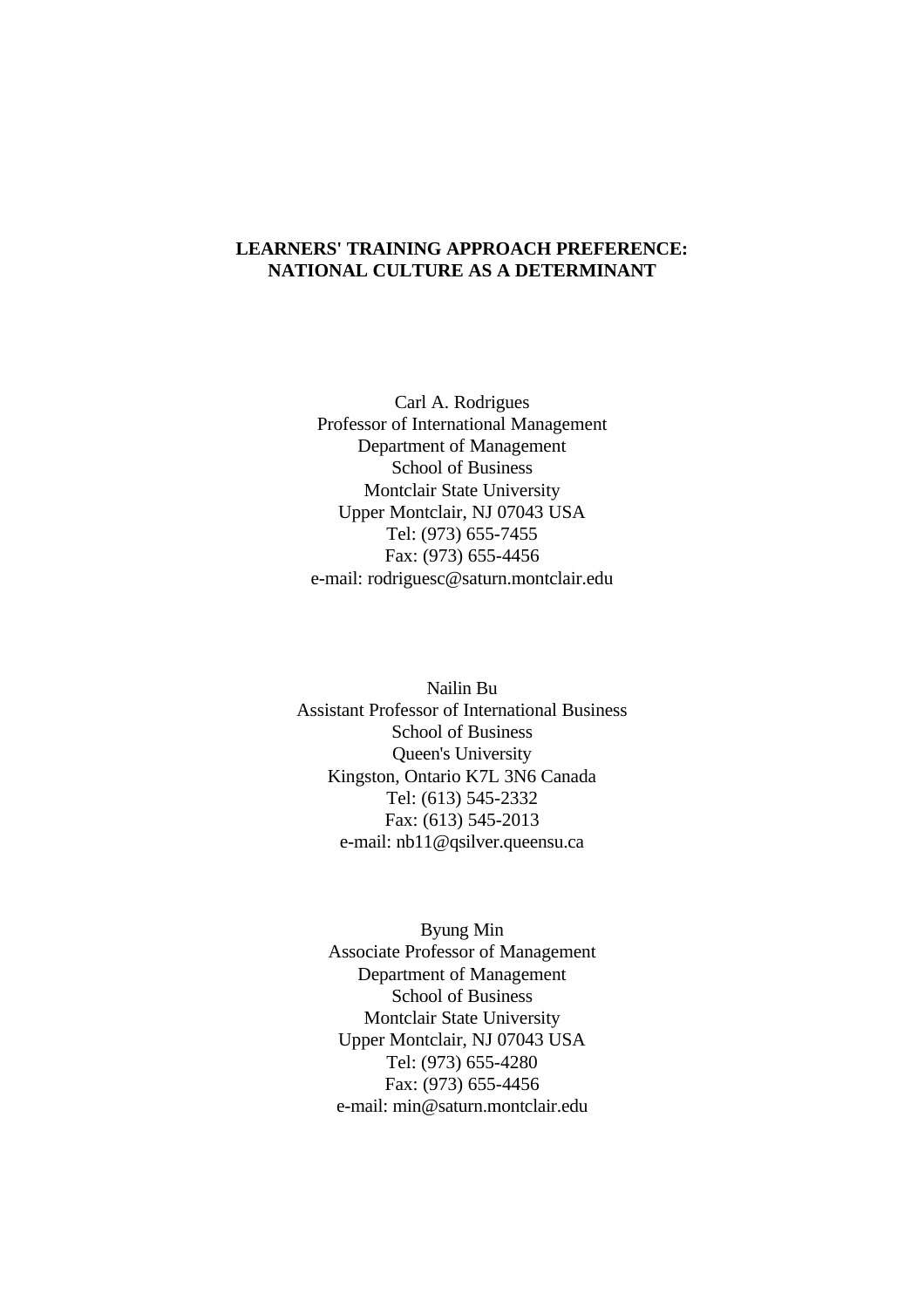#### **Introduction**

As more and more countries throughout the globe seek to advance economically, more and more institutions, such as training units in multinational corporations, consulting firms, and colleges/universities, will assign trainers to train individuals in a foreign country or to train individuals from foreign countries at home. When conducting training programs, for economic and other reasons, trainers sometimes apply a formalized training program; they identify a set of learning expectations and certain training activities applicable to all participants, such as individual projects, group projects, and tests. Subsequently, they assess the trainees' performance--those participants who best met the learning expectations receive the higher appraisals, and vice versa. And those participants which did not adequately meet the learning expectations are sometimes asked to repeat the same training program; a program which did not teach them properly in the first place (Stuart, 1992).

A formalized training approach may be adequate for a group of trainees holding similar pedagogical preferences and/or holding a homogeneous cultural orientation, but not for a group holding diverse (heterogeneous) pedagogical preferences and/or cultural orientations. A training approach which is effective with trainees from one culture is often not effective with trainees from another (Johnson, 1991; Warner, 1991). This is because, as many scholars (e.g., Holland, 1989; Kolb & Fry, 1975; Witkin, More, Goodenough & Cox, 1977) believe, fundamental differences in learning style lead to differing pedagogical preferences, and cultures develop differing learning styles. For example, some writers (e.g., Lindsay & Dempsey, 1983) have proposed that Asian and Western learners hold differing pedagogical preferences--for instance, Pun (1989a, 1989b) proposed that Western learners accept involvement, and learning through own discovery and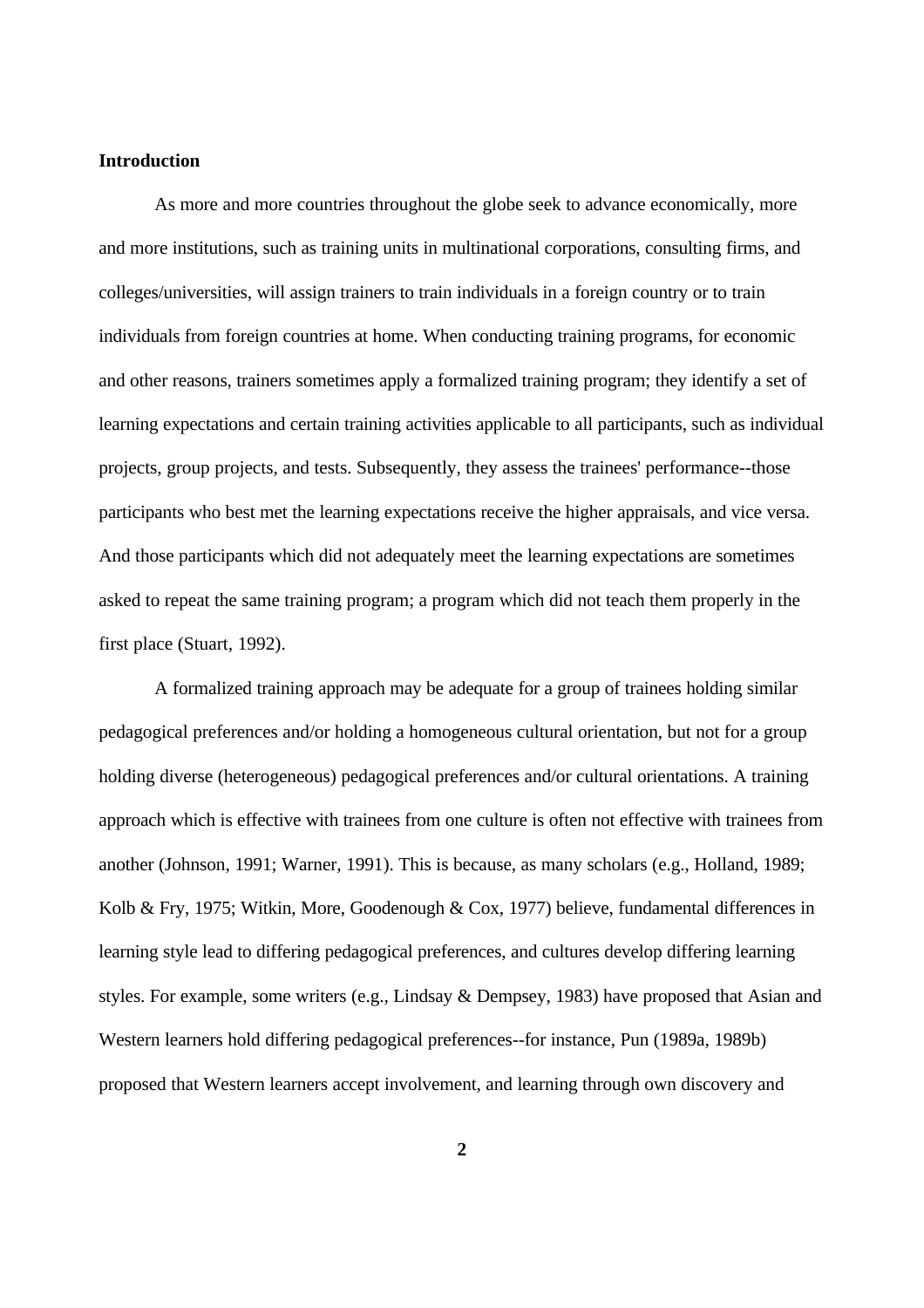exploration, and Chinese learners expect the teacher to lead and provide learning points. Thus, culturally, some people want greater control and personal responsibility in the learning process, and some do not (Dejoy & Dejoy, 1987). Hence, use of an inappropriate training approach is likely to result in trainee frustration.

Therefore, to be effective in cross-cultural training, trainers would need to know the training approach preferred by trainees in the country where they are going to be training or in the country(ies) from where the foreign trainees came, and, other factors (such as economics and organizational needs) permitting, would apply it accordingly. To aid trainers in this respect, this paper describes two training approaches: "teacher-centered" learning (lecturing, and relatively low control and personal responsibility for learning is given to trainees) and experiential, "hands-on" learning (individual problem-solving projects, and relatively high control and personal responsibility for learning is given to trainees). And it discusses four cultural classifications of societies, power distance, individualism/collectivism, uncertainty avoidance, and Confucianism, and based on these classifications proposes which training approach is preferred by trainees in or from 50 countries.

#### **Learning-Style Theory**

As indicated above, effective trainers understand their trainees' training-approach preference, which is influenced by their learning-style preference. Learning-style refers to the elements of individual differences which are important to knowledge and skills acquisition (Shade, 1989a). Basically, distinctive learning style emerges among people sharing a common historical and geographical setting because they must collectively adapt to a unique set of environmental demands (Shade, 1989b). Characteristic learning-style of a nation/culture is also institutionalized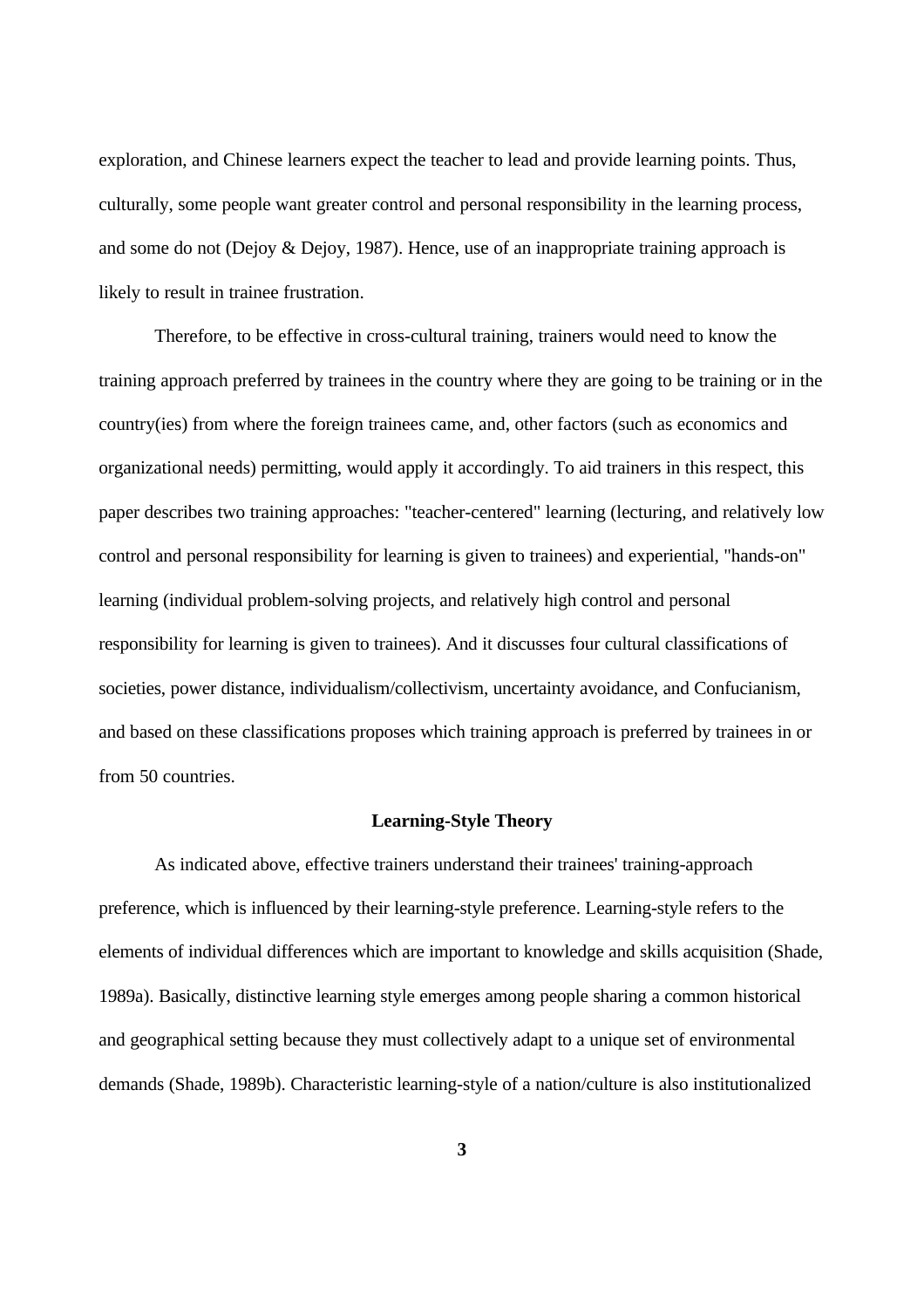and reinforced through its child rearing practices and education systems. Hence, there are many aspects of individual differences which shape the way by which one acquires knowledge and skills (Dunn, Dunn, & Price, 1975). Thus, there are many learning-style theories. One is Kolb's (1976, 1984) experiential learning theory.

Kolb's theory describes four stages of learning which require four learning abilities: concrete experience, reflective observation, abstract conceptualization, and active experimentation. According to him, learners input information from either concrete experiences or abstract conceptualizations and process information from either effecting internally on experience (reflective observation) or acting externally on the conclusions drawn (active experimentation). According to Biglan (1973), Kolb (1977), and Fry (1978), those with the abstract conceptualization learning ability learn best in a "symbolic domain" environment, where learning is math based, hard, paradigmatic. Those with the reflective observation ability learn best in a "perceptual domain" environment, where learning is theory based, pure. Those with the concrete experience ability learn best in a "affective domain" environment, where what is being learned is humanities based, soft, nonparadigmatic. And those with active experimentation learn best in a "behavioral domain" environment, where emphasis is on practical use, application. According to Fry (1978), the teacher's role in the affective domain and symbolic domain environments is teacher-centered-like, and in the perceptual domain and behavioral domain environments it is hands-on-like.

Basically, the above discussion suggests that some trainees learn better through a teachercentered training approach, and some learn better through a hands-on training approach. A question is: To what extent do such theories have application across differing national cultures?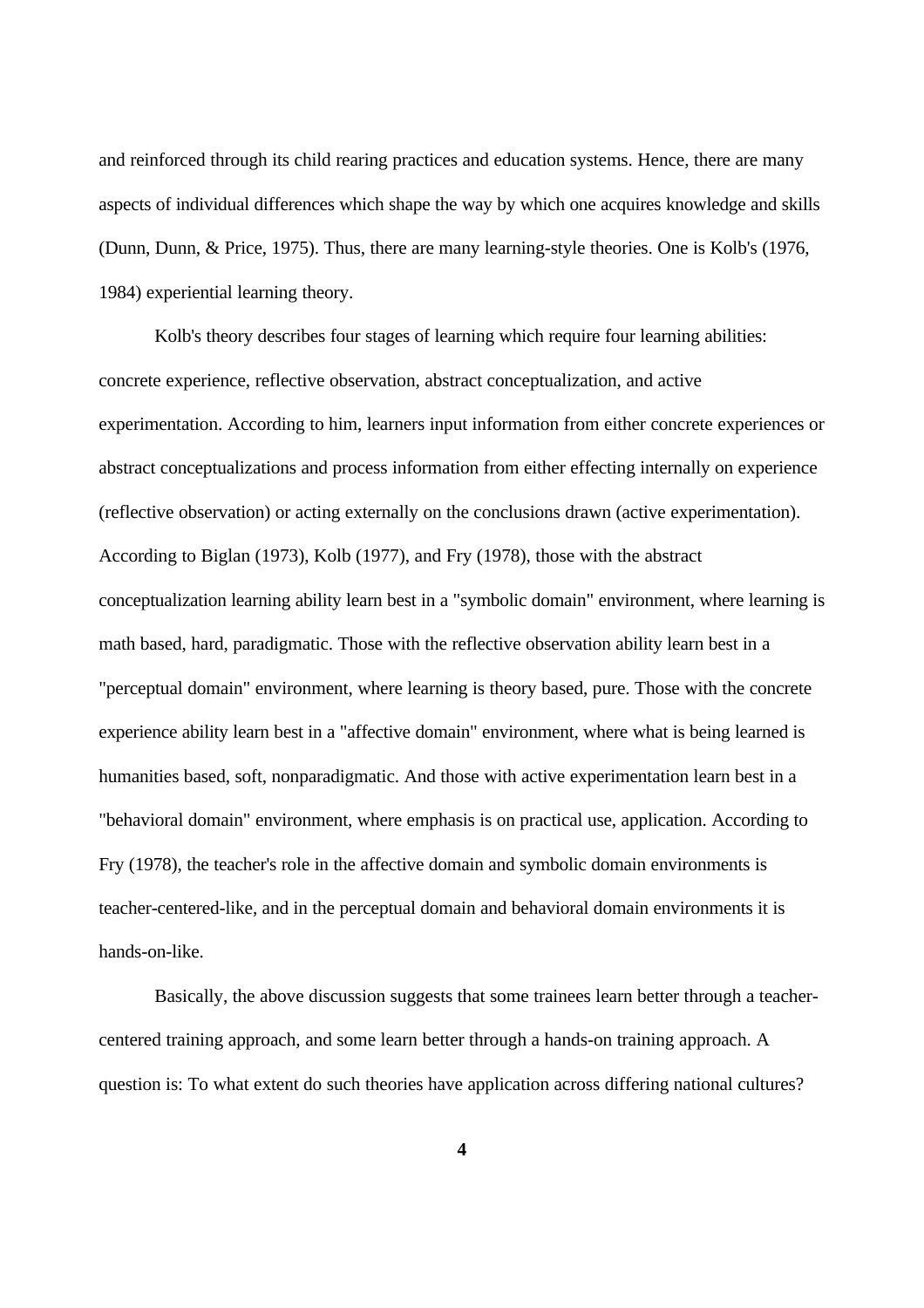Many researchers have examined how culture influences learning-style preference. However, much of the existing literature comparing cross-cultural learning-style characteristics has been contributed by educational psychologists, whose major concern has been the significantly lower academic performance by Blacks, Hispanics, and American Indians than that of Whites and/ or Asian Americans in the United States. While important dimensions of cross-cultural learning-style differences are examined, these studies draw their evidence almost exclusively from racial and ethnic groups within the United States (for a review, see Dunn & Criggs, 1990; Holland, 1989). The differences in learning-style characteristics among people from different nations have been inadequately studied (Abramson, Lane, Nagai, & Takagi, 1993). Hence, such theories may have application in some societies, the American and British societies, for example, but not in all societies. This is because, as mentioned earlier, people in different societies develop different learning-style preferences. The objective of the ensuing section is thus to propose how national culture might dictate which training approach, teacher-centered or hands-on, is effective with trainees in or from that society. In this respect, the next section describes the cultural dimensions of 50 countries and proposes which training approach is likely to be preferred by trainees in or from those countries.

## **Cultural Dimensions of Nations and Training Approach Preference**

In their search for the underlying developmental causes of variations in individual learning styles, Berry (1976), Witkin and Berry (1975), and Witkin et al., (1962) came across perhaps one of the most forceful explanations for the emergence of cross-national differences in learning-style. In their conceptualization, individuals' learning-style differs along a field-dependence/field independence dimension. Communities which rely on individuals' entrepreneurial abilities for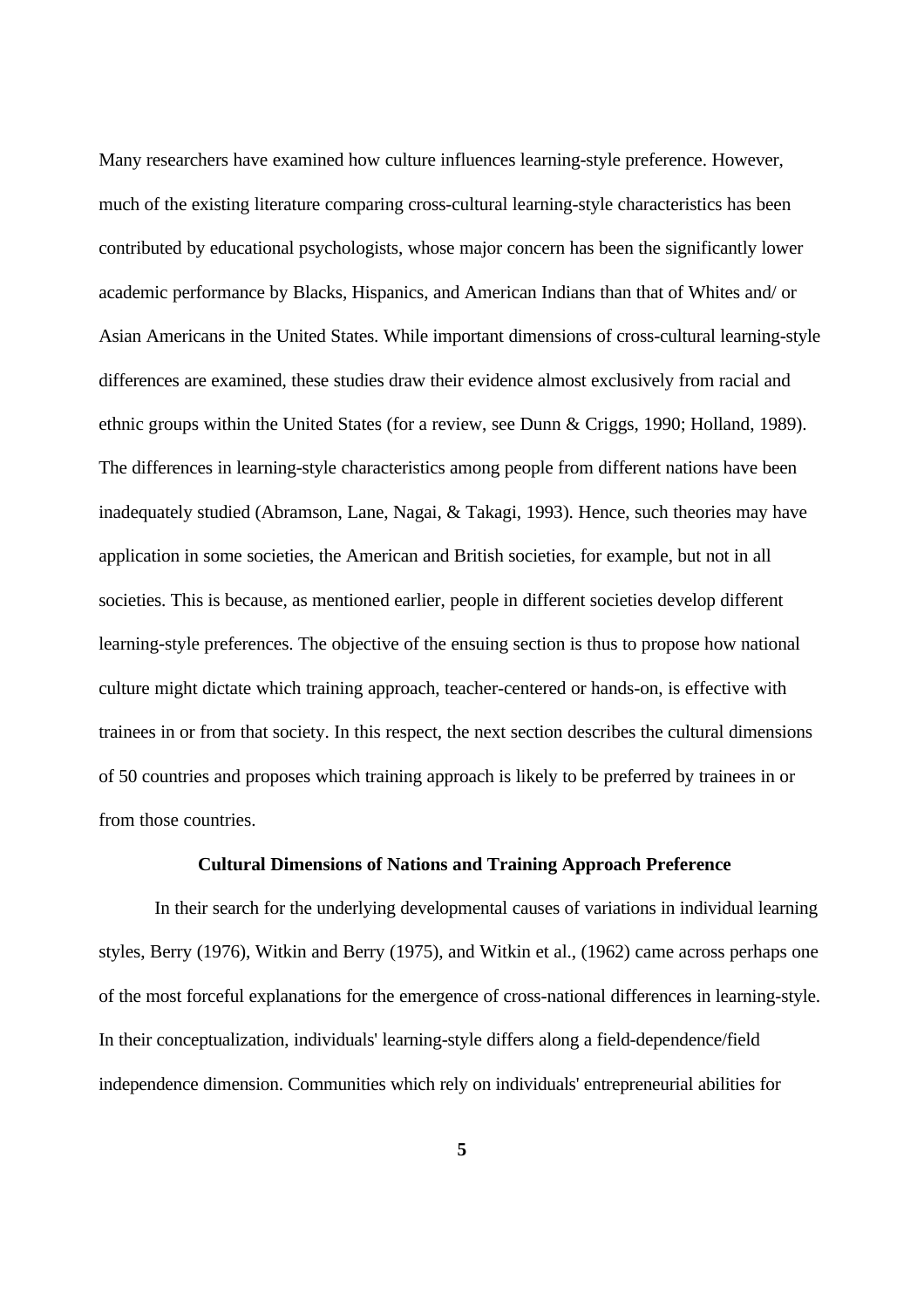survival, such as hunting, tend to foster the development of field-independence style, while those that must be involved in more cooperative means of production, such as agriculture, tend to nurture a field-dependent style. Individuals preferring a field-independent style are characterized by an easiness in abstracting important information from a distracting background, and a lack of interest in the opinions of external referents. These trainees may thus prefer a "hands-on" training approach. In contrast, individuals possessing a field-dependent style are characterized by a difficulty to perceptually differentiate a figure from its background and a willingness to be influenced by the opinions of external referents. These trainees may prefer a "teacher-centered" training approach.

Another theory which helps understand cross-cultural differences was described by Hofstede (1980a). Based on research conducted across 50 countries, he developed a typology consisting of four cultural dimensions by which a society may be classified: power distance, individualism, uncertainty avoidance, and masculinity. Hofstede and Bond (1988) subsequently described another cultural dimension, Confucianism, which is prevalent mainly in certain Asian countries. The power distance, individualism, and uncertainty avoidance dimensions (the masculinity dimension is not included in this framework), and Confucianism and their potential influence on cross-cultural training approach (teacher-centered or hands-on) preference are discussed below and presented in Figure 1. Figure 2 presents the 50 countries included in Hofstede's study, indicates the countries' measure on each dimension and the proposed preferred training approach for each country.

> \_\_\_\_\_\_\_\_\_\_\_\_\_\_\_\_\_\_\_\_\_\_\_\_\_\_\_\_ Figures 1 and 2 about here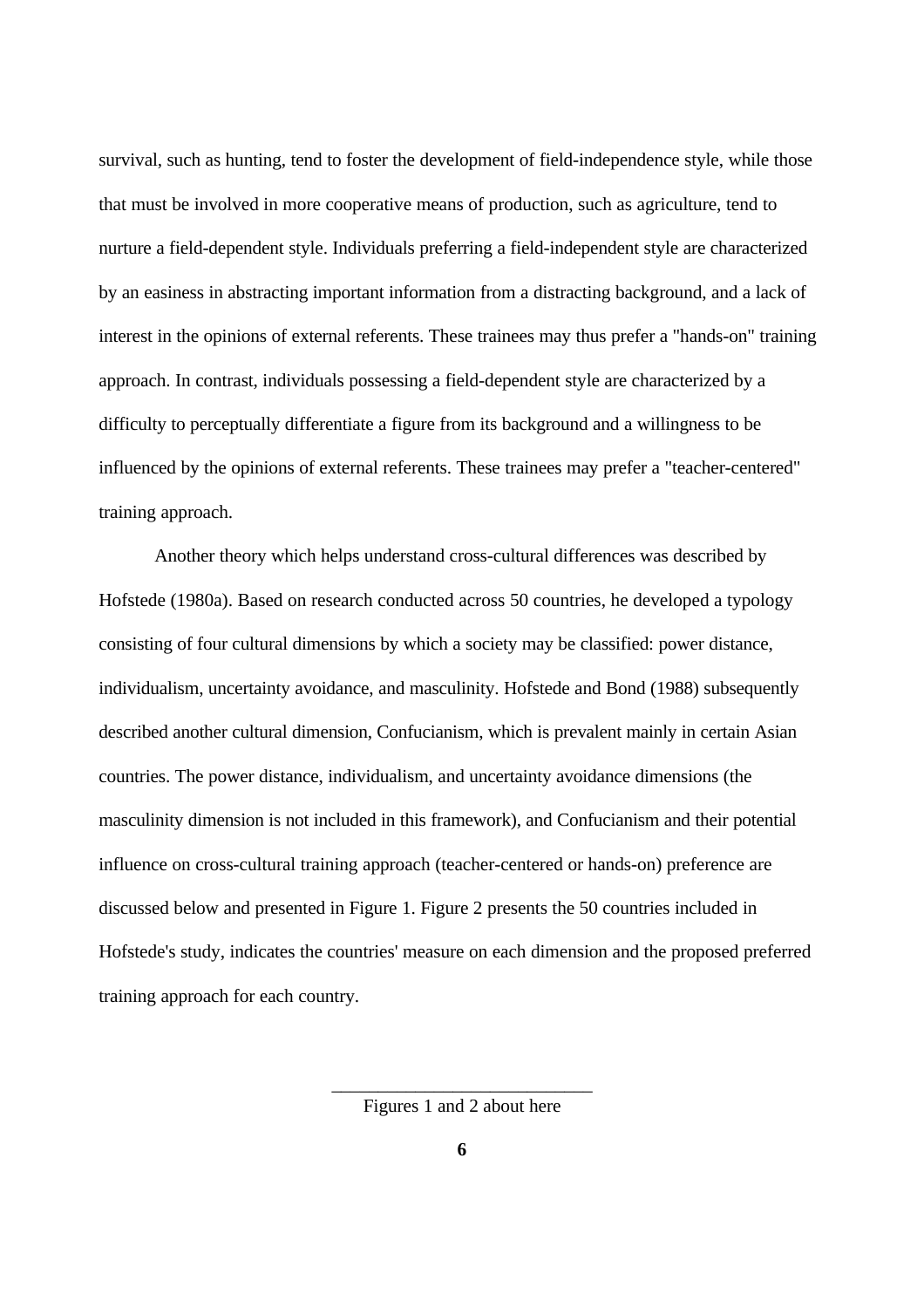#### **Power Distance**

Hofstede (1980a) classified the culture of many of the countries included in his study as high on power distance. Individuals dominated by this cultural dimension, according to him, tend to accept centralized power and rely heavily on superiors for structure and direction. Hofstede also noted that laws and rules which differ for superiors and subordinates are accepted. Since trainees from societies holding this cultural orientation generally have not been encouraged to make decisions on their own, they probably prefer to learn through a teacher-centered approach. These learners may encounter some frustration with an assignment that requires them to make independent decisions. For example, an assignment which directs them to go to the library, scan through periodicals, select and read a training-program-relevant article, and link the thrust of it to a theory or concept in the textbook is likely to frustrate them. They probably prefer a trainer who assigns an appropriate article, gives them a fairly clear idea as to what they might look for in the article, and gives them some indication as to which particular theory(ies) or concept(s) in the textbook the thrust of the article applies.

\_\_\_\_\_\_\_\_\_\_\_\_\_\_\_\_\_\_\_\_\_\_\_\_\_\_\_\_

On the other hand, Hofstede (1980a) classified the culture of some nations as low on power distance. Individuals dominated by this dimension do not tolerate highly centralized power and at least expect to be consulted in decision making. Further, Hofstede remarked that status differences (high on power distance) in these countries are suspect. Thus, trainees possessing this cultural orientation, because of their relatively low tolerance for dictatorship, may show some resentment toward a trainer who dictates specifically what they should do. Unlike learners with a high on power distance orientation, they probably prefer an assignment instructing them to look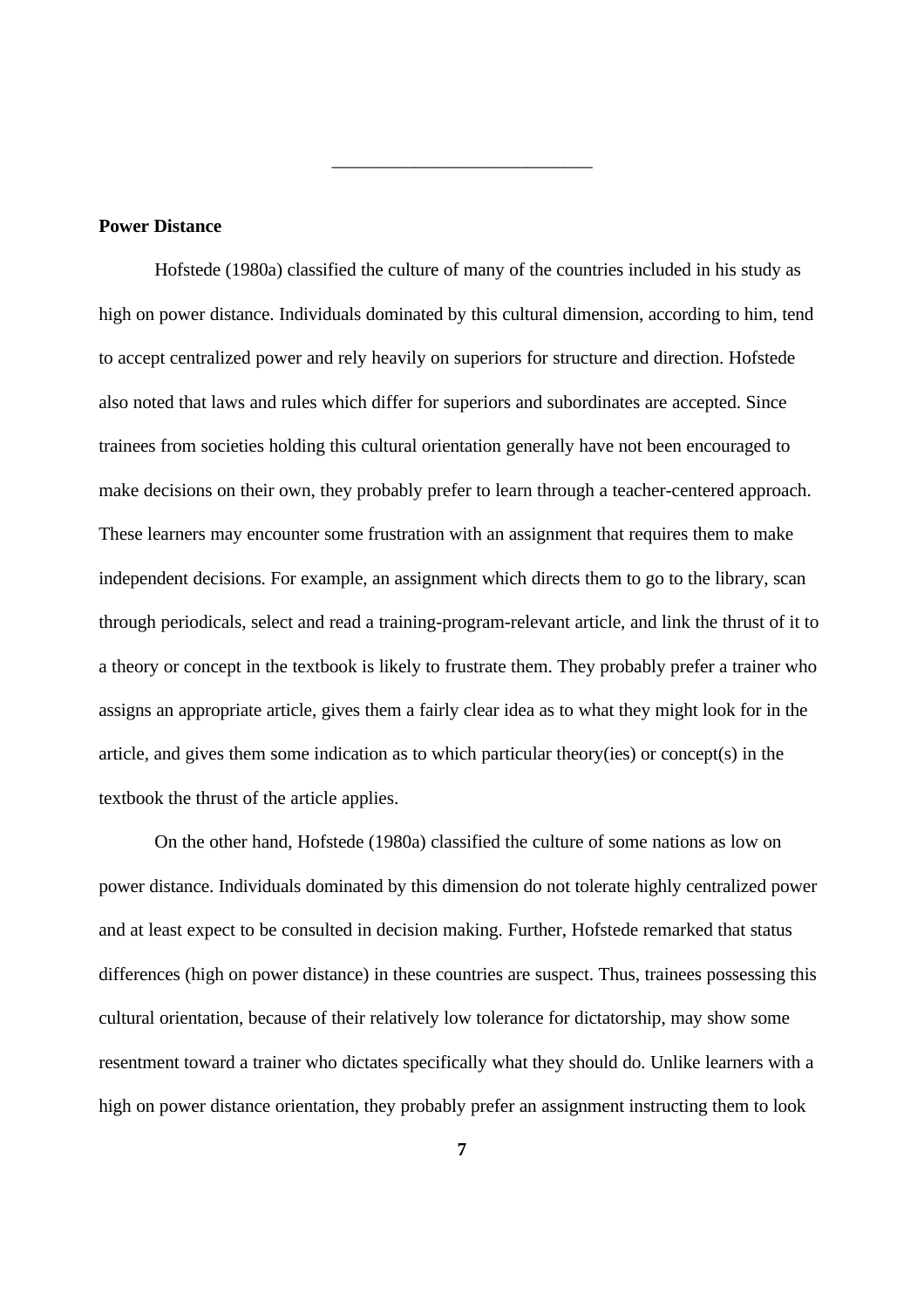for an article on their own and deciding on which theory or concept in the book it best applies- they prefer a hands-on training approach.

## **Collectivism/Individualism**

Hofstede (1980a) classified the culture of many nations as low on individualism (collectivistic). Collectivistic societies are tightly integrated, and individuals belong to "in-groups" from which they cannot detach themselves. People think in "we," as opposed to "me," terms and obtain satisfaction from a job well done by the group. Hofstede also classified the culture of some societies as high on individualism. People in these societies look primarily after their own interests. Collectivistic societies tend to also measure high on power distance and individualistic societies tend to also measure low on power distance. Hence, the training approach preference proposed above would be applicable--collectivistic trainees prefer a teacher-centered approach and individualistic trainees prefer the hands-on approach. This is supported by Hofstede (1987), who proposed that in individualistic societies, the individual is held responsible for his/her own development.

### **Uncertainty Avoidance**

Hofstede (1980a) classified the culture many nations as high on uncertainty avoidance. Individuals in these cultures feel uneasy in situations of uncertainty and ambiguity and prefer structure and direction. Hofstede (1984) has proposed that improving the quality of life for employees in these societies implies offering more security and perhaps more task structure on the job. And he classified the culture of some countries as low on uncertainty avoidance. People in these cultures tend to be relatively tolerant of uncertainty and ambiguity and require considerable autonomy and low structure. Hence, as in the case of high on power distance and collectivistic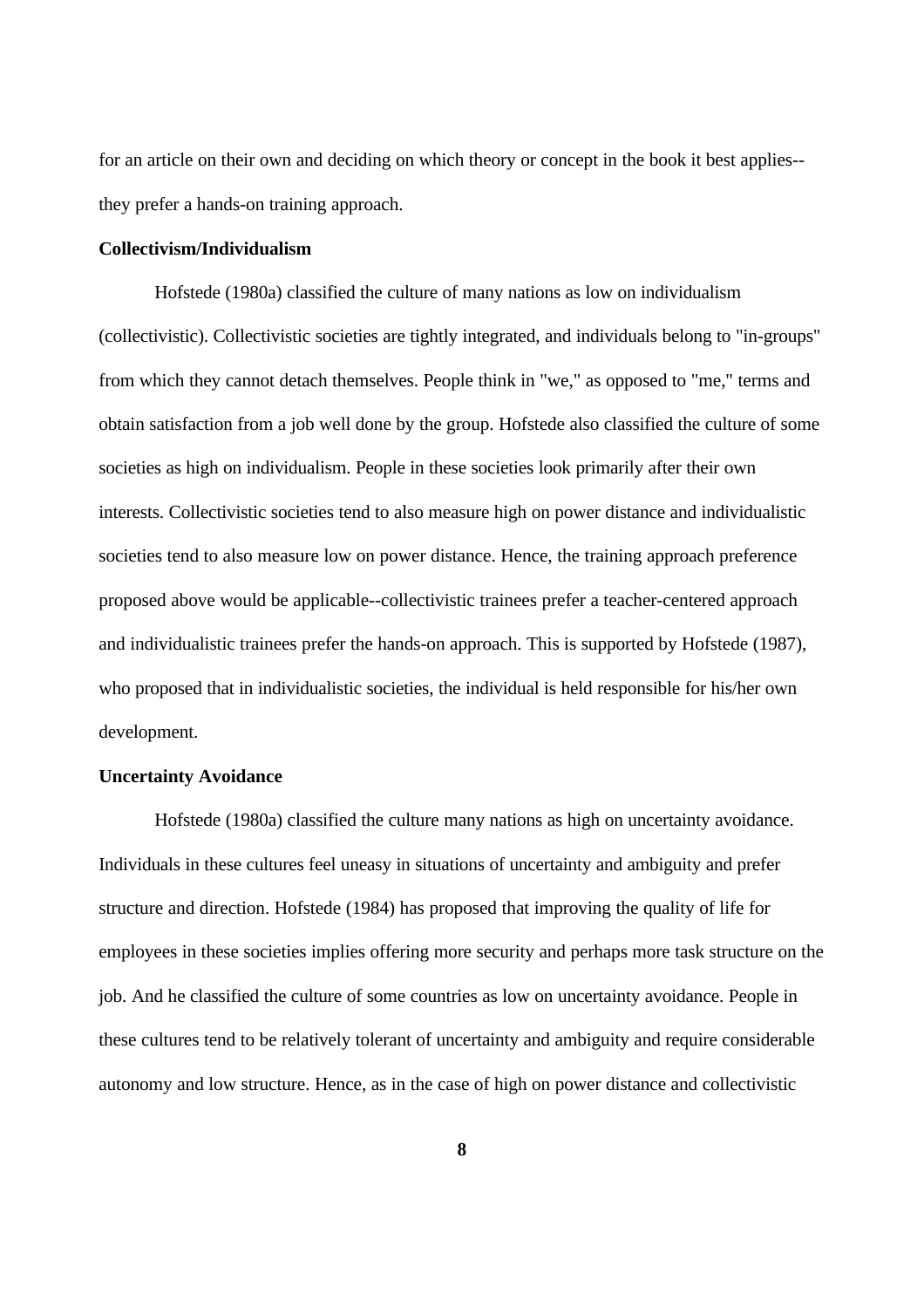trainees, high on uncertainty avoidance trainees probably prefer a teacher-centered training approach, and vice versa, as in the case of low on power distance and individualistic trainees, low on uncertainty avoidance learners probably handle independent study assignments relatively well- they prefer a hands-on training approach.

*Confucianism***.** It should be noted that the uncertainty avoidance measure, as developed by Hofstede, is not perfect. The measure for some countries does not appear to reflect the commonly known cultural traits of those countries. For example, Singapore measures low on uncertainty avoidance; yet, the country functions under a governance system which provides high regimentation and stability for its citizens; a system which tends to be more prevalent in high uncertainty avoidance cultures (e.g., France's code law, mechanistic system) than in low uncertainty avoidance cultures (e.g., United Kingdom's common law, organic system). In fact, the dimension's imperfection was later detected by Hofstede and Bond (1988), especially in countries whose cultures are based on Confucianism, a practical philosophy which is not religion-based, such as the People's Republic of China, South Korea, Japan, Hong Kong, Taiwan, and Singapore. They propose that cultures which are based on the Confucian philosophy develop stabilitygenerating systems which are considerably different from those generated in religion-based cultures.

South Korea, Japan, Hong Kong, Taiwan, and Singapore measured high on power distance and collectivism in Hofstede's (1980a) study (the People's Republic of China was not included in the study). Thus, as in the case of collectivistic, high on power distance, and high on uncertainty avoidance societies, learners from countries whose culture is based on the Confucian philosophy probably prefer a teacher-centered training approach. Much support for this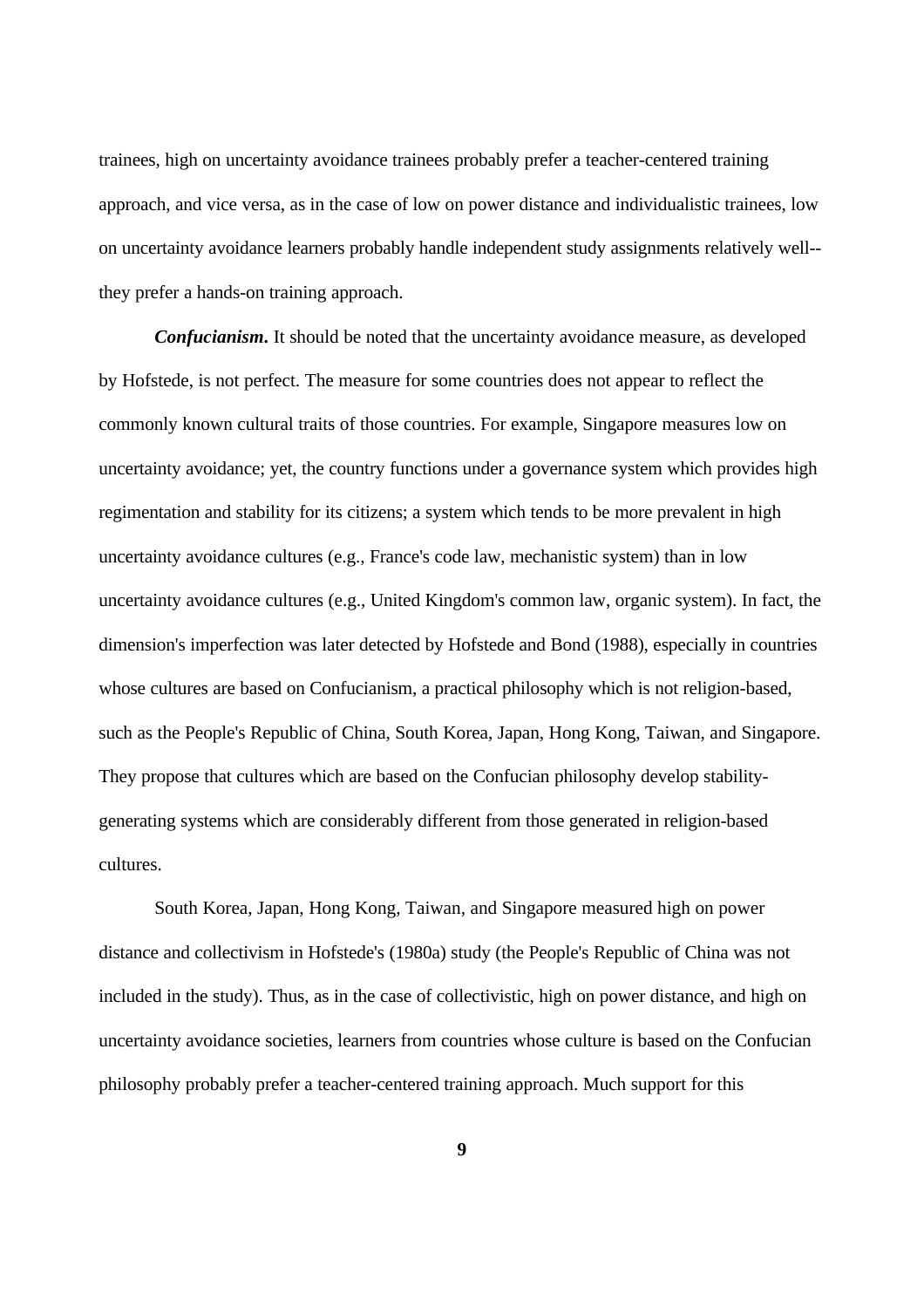proposition is available in the literature. For example, a Western university professor has concluded that "The impression is [that] they [Asian students] learn by reproducing and are less able to apply their knowledge to practical situations [than Western students]" (Watkins et al., 1991: 22). In assessing the effectiveness of projects as a learning tool for Chinese managerial trainees, Pun (1989a, 1989b) observed that Chinese learners, in choosing project topic, were often guided more by the availability of reference books than by the practical significance of the potential solutions, and they prefer learning through concrete facts, procedures and precedents. And there is a widespread belief among Western academics that Asian learners tend to rely on rote learning to a greater extent than their Western counterparts (Watkins, Reghi & Astilla, 1991). Anecdotes abound that learner-centered, "hands-on" learning methods commonly used in Western business education, such as case studies and projects, are not well-received in many Asian countries (Pun 1989a, 1989b; Boisot & Fiol, 1987; Murphy, 1987; Rigby, 1986; Staw, 1982).

#### **Discussion**

The above has briefly described some existing national cultural classifications of societies and proposed some of the ways they might influence the training approach, teacher-centered or hands-on, preferred by trainees holding those cultural orientations. In essence, we proposed that trainees in or from a society holding an individualistic, low on power distance, low on uncertainty avoidance cultural orientation prefer a hands-on approach, and trainees in or from a society holding a collectivistic, high on power distance, high on uncertainty avoidance or a Confucianbased cultural orientation prefer a teacher-centered approach.

The intent of the framework, which is based on the "culture-specific" theory, which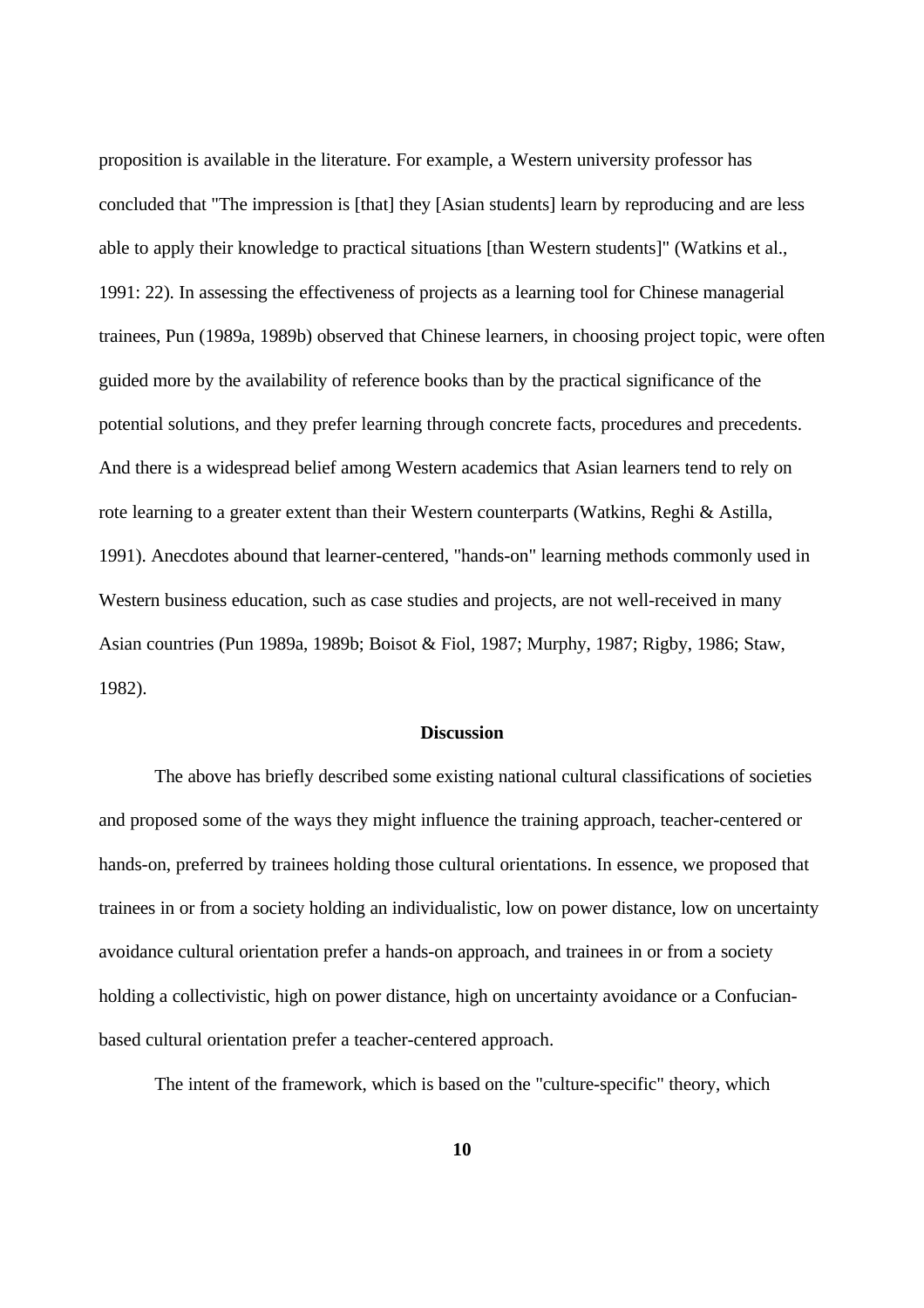assumes that different societies possess distinct and relatively stable cultures (Hofstede ,1980; Hickson, Hinings, & Schwitter, 1974), was to provide an aid to trainers who plan to train people in foreign cultures or train people from foreign cultures at home. Fundamentally, the classifications tell cross-cultural trainers that because different societies hold different views, a training approach that is effective with learners from one culture will not necessarily be effective with trainees from another, and, for training effectiveness, adaptations must be made accordingly- -for example, Brazilian trainees may learn better through a teacher-centered approach, and Danish trainees may learn better through a hands-on approach. However, cross-cultural trainers need to be cognizant that there are some problems with this framework. Most cultures which measure low on power distance also measure individualistic and low on uncertainty avoidance, and most cultures which measure high on power distance also measure collectivistic and high on uncertainty avoidance. The proposed framework may therefore have application. But the three measures are not consistent in all cases (as depicted by ? on Figure 2). For example, Germany measures high on uncertainty avoidance, but low on power distance and individualistic, and France measures high on power distance and high on uncertainty avoidance, but individualistic. Thus, one problem is determining which approach to apply with individuals in or from a culture with inconsistent cultural classifications. Is the preferred training approach in such societies teacher-centered or hands-on? The style in Germany and France tends to be teacher-centered, and both countries measure high on uncertainty avoidance. Thus, is the uncertainty avoidance measure the dominant determinant of training approach preference? Research by O.J. Stevens (Hofstede, 1980b) suggests that it might be. His research included MBA students from Germany, France (both high on uncertainty avoidance), and Great Britain (low on uncertainty avoidance). He asked the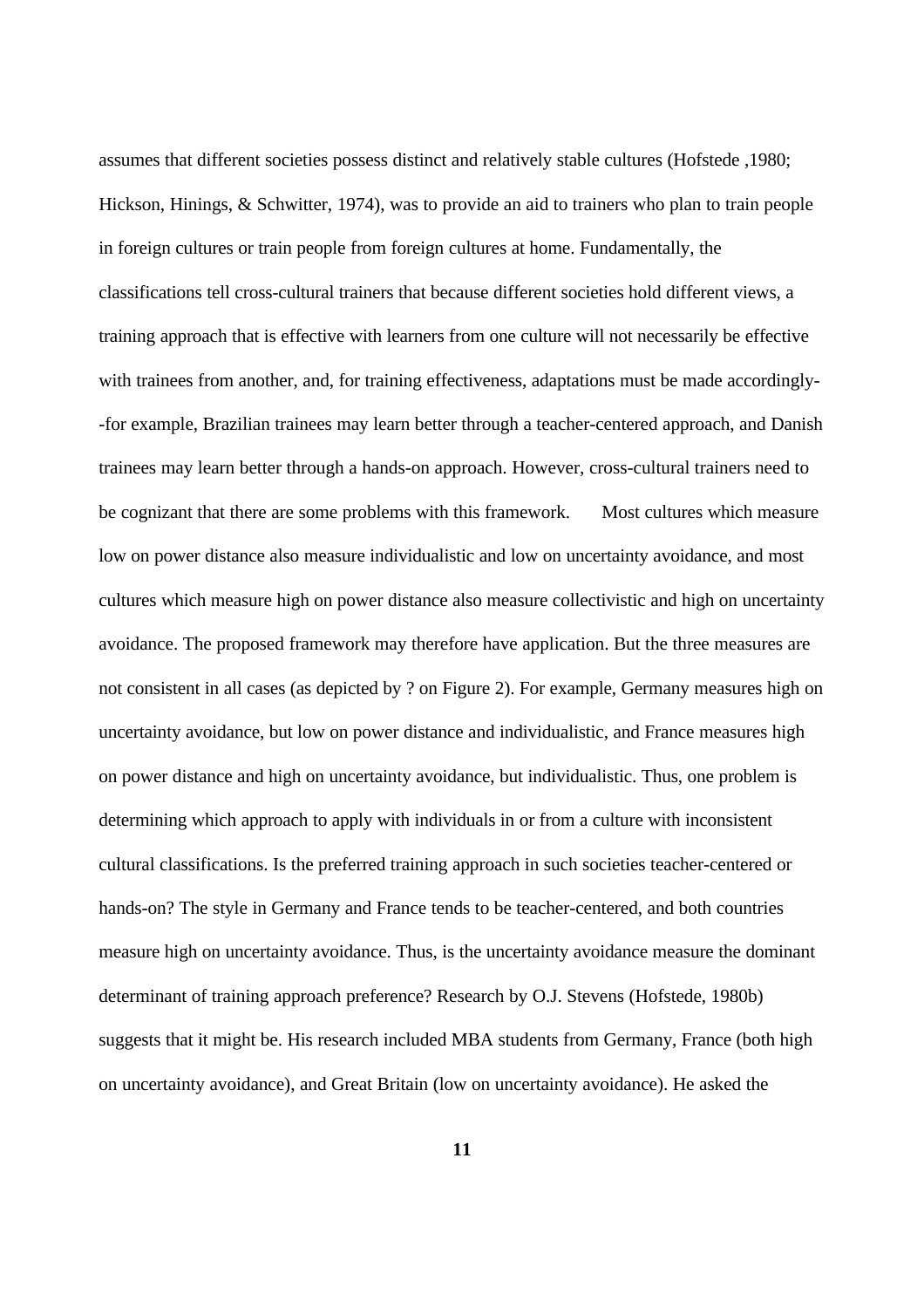students to write their diagnosis of and solution to a case problem. The majority of the French referred the problem to the next higher authority. The Germans attributed it to a lack of formal policy and proposed establishing one. Hence, the French and the Germans sought direction. The British, however, sought a solution to the problem.

Another problem is that in reality individual trainees must be assessed. For example, not all individuals in Belgium measure high on uncertainty avoidance, nor do all Canadians measure low on uncertainty avoidance. Furthermore, some people in, for instance, collectivistic societies may behave as such in some situations, and behave individualistic in other situations, and some people may behave collectivistic, while preferring to behave individualistic. Thus, cross-cultural training effectiveness may require that the trainer assess each learner enrolled in the training program (indeed a monumental task).

Yet another problem with this framework is that the "culture-specific" theory is not applicable in many situations. Instead, the "culture-free" theory, which assumes that certain situational factors, such as economics and technology (Hickson et al., 1974), affects decisions in all cultures. As was suggested in the experiential learning theory discussion, certain learning environments require certain teacher behaviors. For example, many technical topics, such as mathand accounting-like topics, generally require a high degree of teacher-centered direction in all cultures. Furthermore, training programs must often be designed to accommodate the attainment of the organization's goals, and such designs are sometimes not congruent with the trainee's or trainees' preferred training approach. In other words, a trainee's needs and the job needs sometimes do not match--having to train the trainee to meet the job needs (behavior modification) can sometimes result in uncertainty and unpredictability (Johnston, 1986). Also, the approached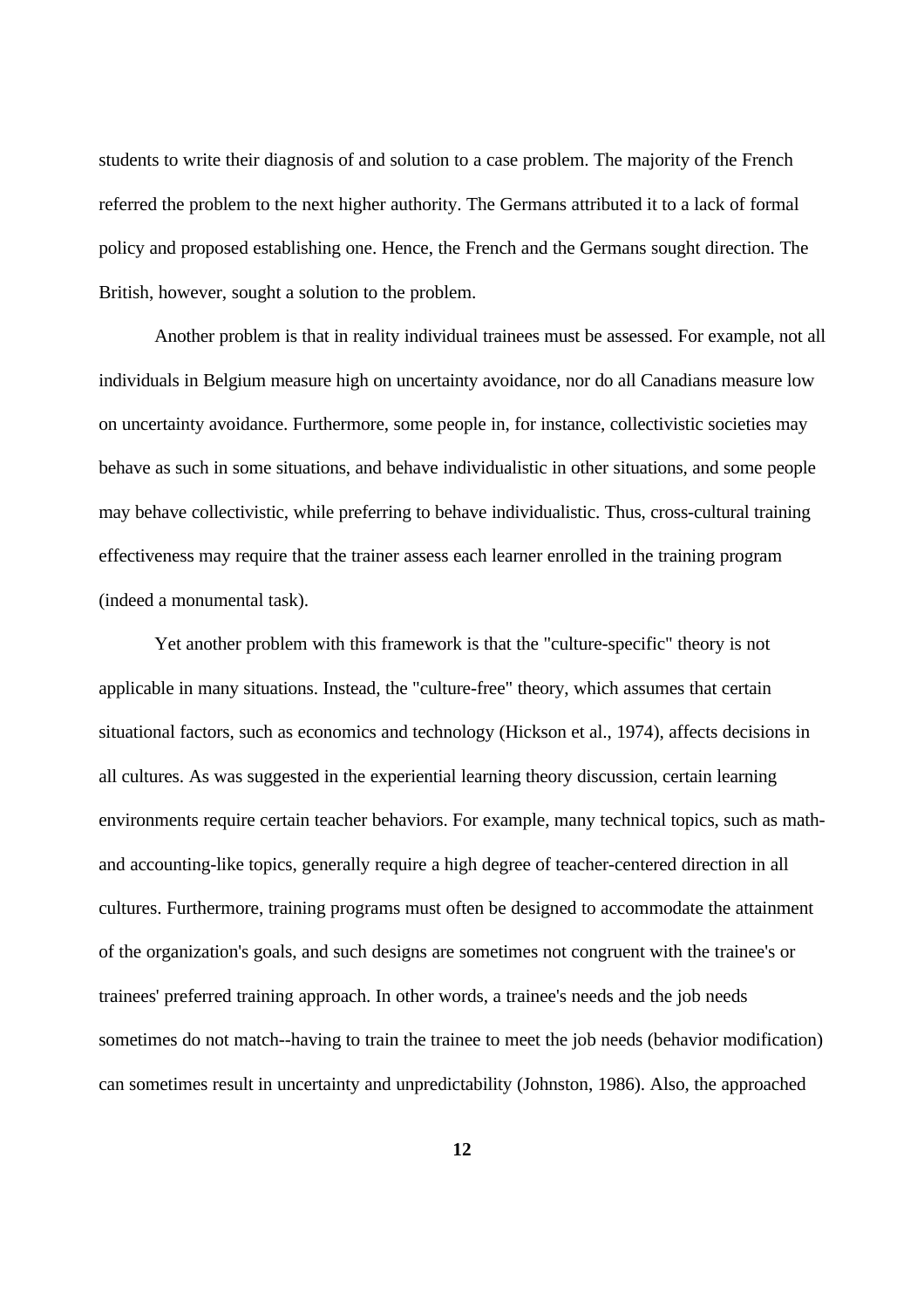applied is often influenced by whether the trainees want to participate or are being forced to participate in the training program--if they do not want to participate, the teacher-centered approach may (at least in the early stages of the training program) be required.

Another problem, is how to implement the framework in training programs where some trainees come from a culture which prefers one approach and others from a culture which prefers another. Customizing training approaches to trainees' individual needs is sometimes difficult to do, especially when assessing and comparing participants' performance, and can be very costly. In this respect, some psychologists have proposed providing a segment of the approaches (Stuart, 1992); i.e., at least some part of the program should be suited to each trainee's preference.

Notwithstanding the above problems, the framework can in a general way be very useful to cross-cultural trainers. It tells them that if they are training a group of learners from the same culture, organizational goals, function, and cost permitting, they ought to try to customize their approach as much as possible to the needs of that culture--for example, they may lecture more to trainees from cultures which prefer a teacher-centered approach and assign more independent learning projects to trainees from cultures which prefer a hands-on approach. In situations where trainers are training a group of learners from diverse cultures and cannot customize their training approach, the framework may help them explain lower participant performances--in training people, weak participant performance is often the result of application of an inappropriate training program. And at the very least, the framework provides a starting point for determining which training approach might be preferred by trainees in or from a country or countries.

Of course, the propositions need to be tested. A tool which is used to ascertain trainees' learning-style preference is Kolb's (1980) Learning Styles Inventory (LSI). However, such tools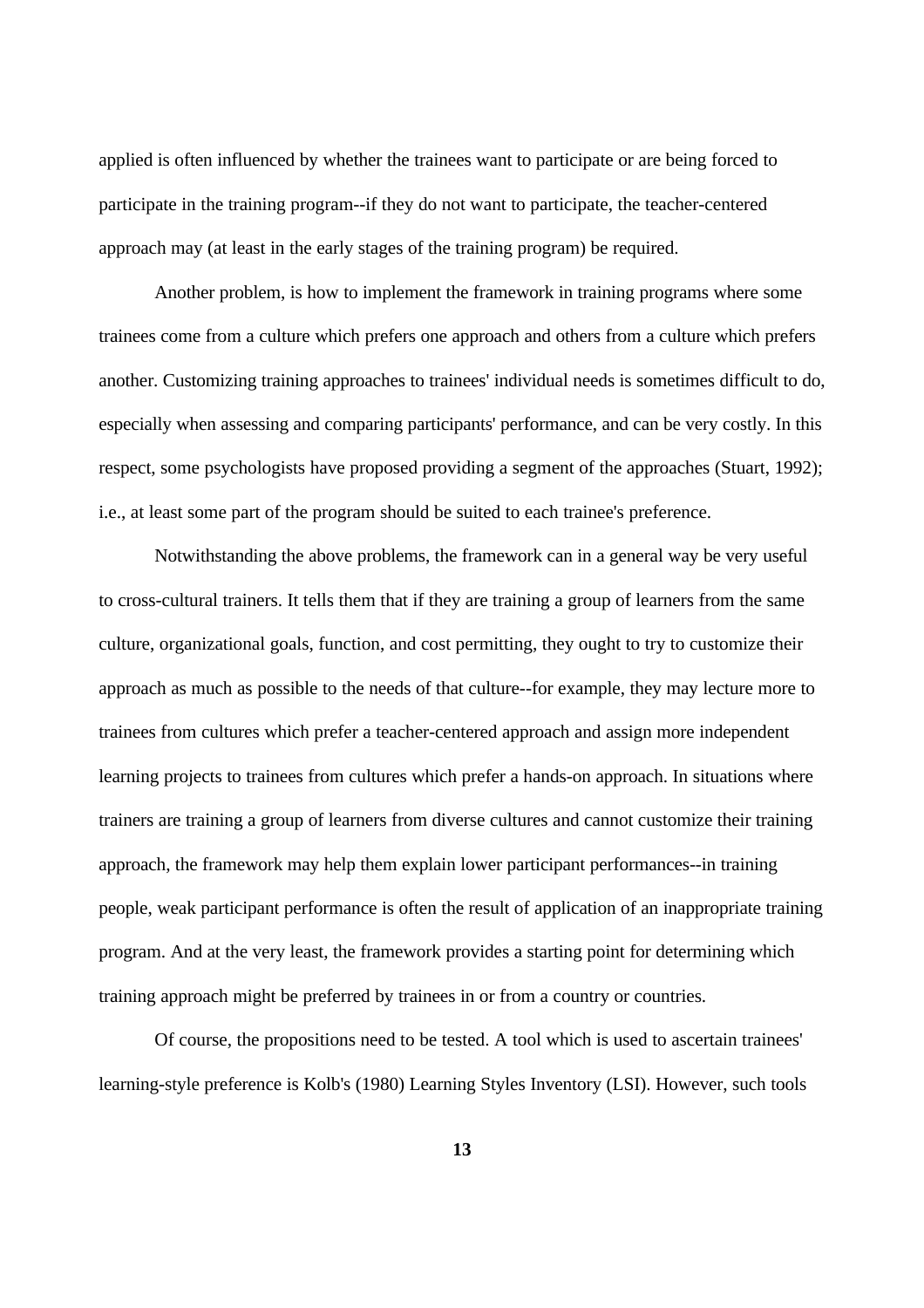often do not apply well across cultures because concepts developed in one culture often do not translate well in other cultures (Peng, Peterson, & Shyi, 1991). Trainees' preference for various types of pedagogical methods can also be measured by a self-report questionnaire (Stuart, 1992). For example, participants can be asked to rank-order major categories of learning activities which they have experienced on the basis of their conduciveness to learning. The learning activities may include lecture, video viewing, reading, examination preparation, simulation game, case analysis, research project, and problem solving exercises, and so on. However, the self-report approach will not work if the participants have not been exposed to the various learning activities. For instance, instructors in China typically use the lecture approach when conducting training programs. Hence, how would trainees in or from China know about the effectiveness of an independent assignment approach?

Furthermore, trainers and researchers are cautioned that foreign trainees' behaviors may actually be different from those which they observed and/or surveyed. This is because foreign learners may act differently when they interact with "foreign" trainers and/or they may react differently due to language problems. For example, Bu and Mitchell (1992) have suggested that the ambivalent feelings towards Westerners shared by many Chinese learners often lead them to act abnormally reserved and deferential when under the instruction of Western professors. And the impact of language barriers on reactions to various pedagogical activities cannot be overlooked. Regardless of their preferred learning styles, foreign learners with a low fluency level in English, may resist certain pedagogical methods simply because of their inability to meet with the language requirements of those methods. For example, foreign trainees may rank video viewing and lecture low as a preferred pedagogical tool mainly because of their inadequate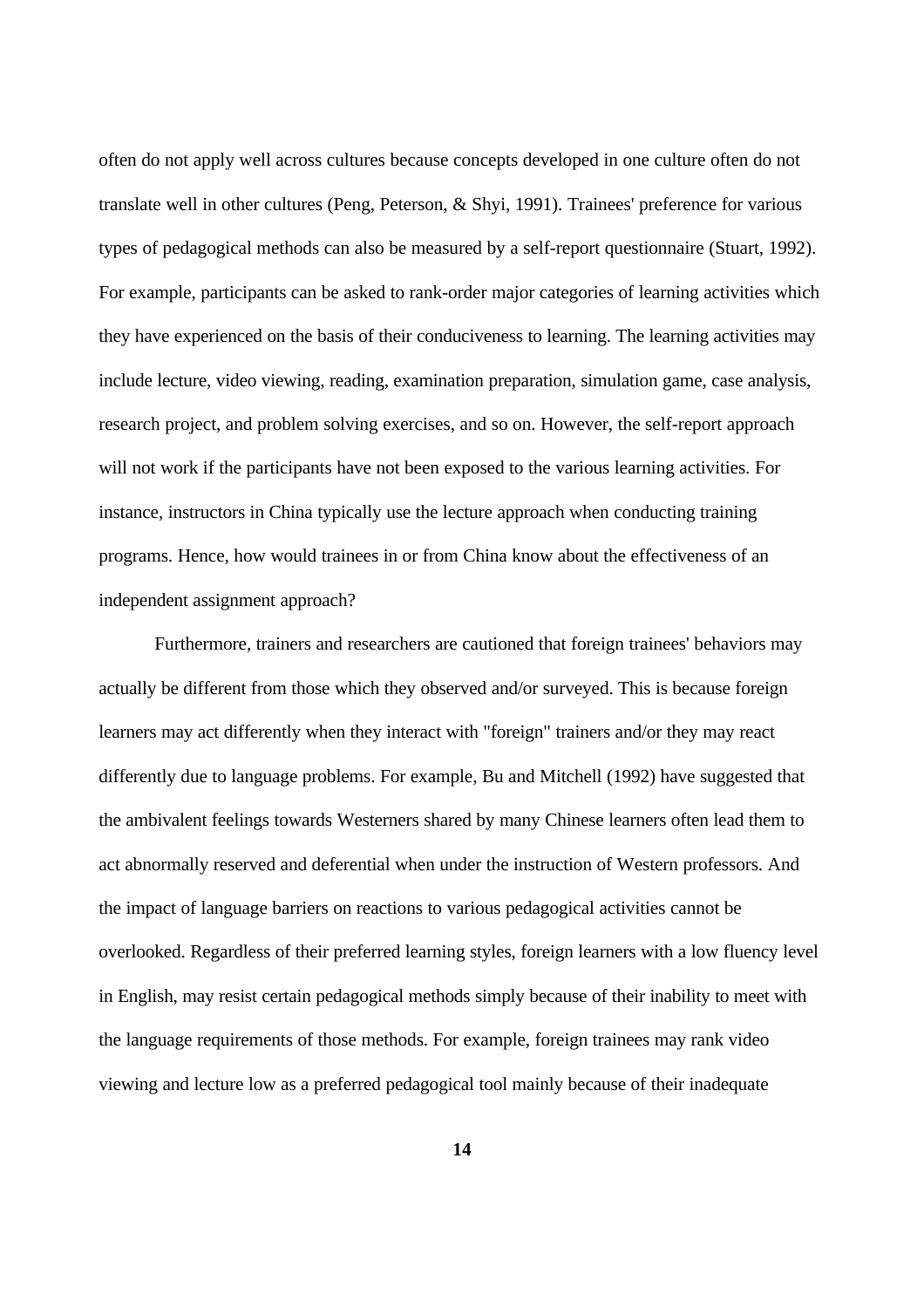fluency in English. And they may rank reading assignments high mainly because it gives them time to digest the material. Furthermore, translation of survey instruments across cultures is often a problem (Peng et al., 1991). Thus, effective research may have to be conducted in the foreign country by a local researcher/trainer using the foreign trainees' language.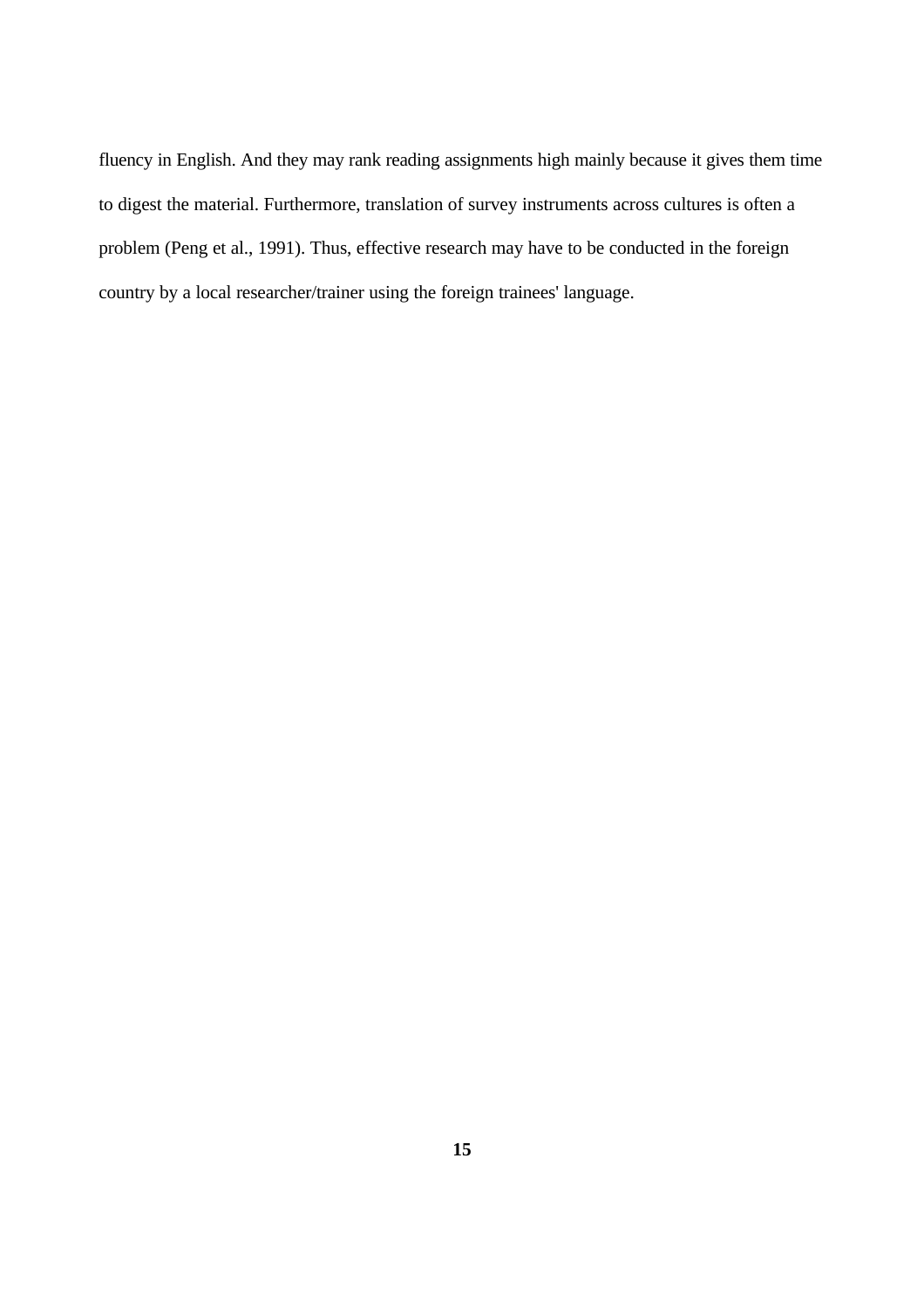#### **References**

- Abramson, N. R., Lane, H. W., Nagai, H., & Takagi, H. (1993). A comparison of Canadian and Japanese cognitive styles: Implications for management interaction. *Journal of International Business Studies*, 24: 575-587.
- Berry, J. W. (1976). *Human ecology and cognitive style: Comparative studies in cultural and psychological adaptation*. New York: Wiley.
- Biglan, A. (1973). The characteristics of subject matter in different academic areas. *Journal of Applied Psychology*, 37: 195-203.
- Boisot, M. H., & Fiol, M. (1987). Chinese boxes and learning cubes: Action learning in a crosscultural context. *Journal of Management Development*, 6(2): 8-18.
- Bu, N., & Mitchell, V. F. (1992). Developing the PRC's managers: How can Western experts become more helpful? *Journal of Management Development*, 11(2): 42-53.
- Dejoy, J.K., & Dejoy, D.M. (1987). Self-directed learning: The time is now. *Training and Development Journal*, 41(9): 64-66.
- Doktor, R. (1993). Occidental and Oriental software of the mind: Differences in the conceptualization of cause and effect relationships found between Asian and Western managers and the potential implications of the heterogamy for organization culture and functioning. Paper presented at the *Academy of International Business Annual Conference.* Maui, Hawaii.
- Dunn, R., Dunn, K., & Price, G. E. (1975). *Learning style inventory*. Lawrence, KS: Price Systems.
- Dunn, R. & Criggs, S. A. (1990). Research on the learning style characteristics of selected racial and ethnic groups. *Journal of Readings, Writings, and Learning Disabilities International*, 6(3): 261-280.
- Fry, R.E. (1978). Diagnosing professional learning environments: An observational framework for assessing situational complexity. Unpublished doctoral dissertation, Massachusetts Institute of Technology. (MLR no. 387081.)
- Hayhoe, R. E. S. (1987). China's higher curricular reform in historical perspective. *The China Quarterly*, 110: 196-230.
- Hickson, D.J., Hinings, C.J., & Schwitter, J.P. (1974). The culture-free context of organization structure: A tri-national comparison. *Sociology*, 8: 59-80.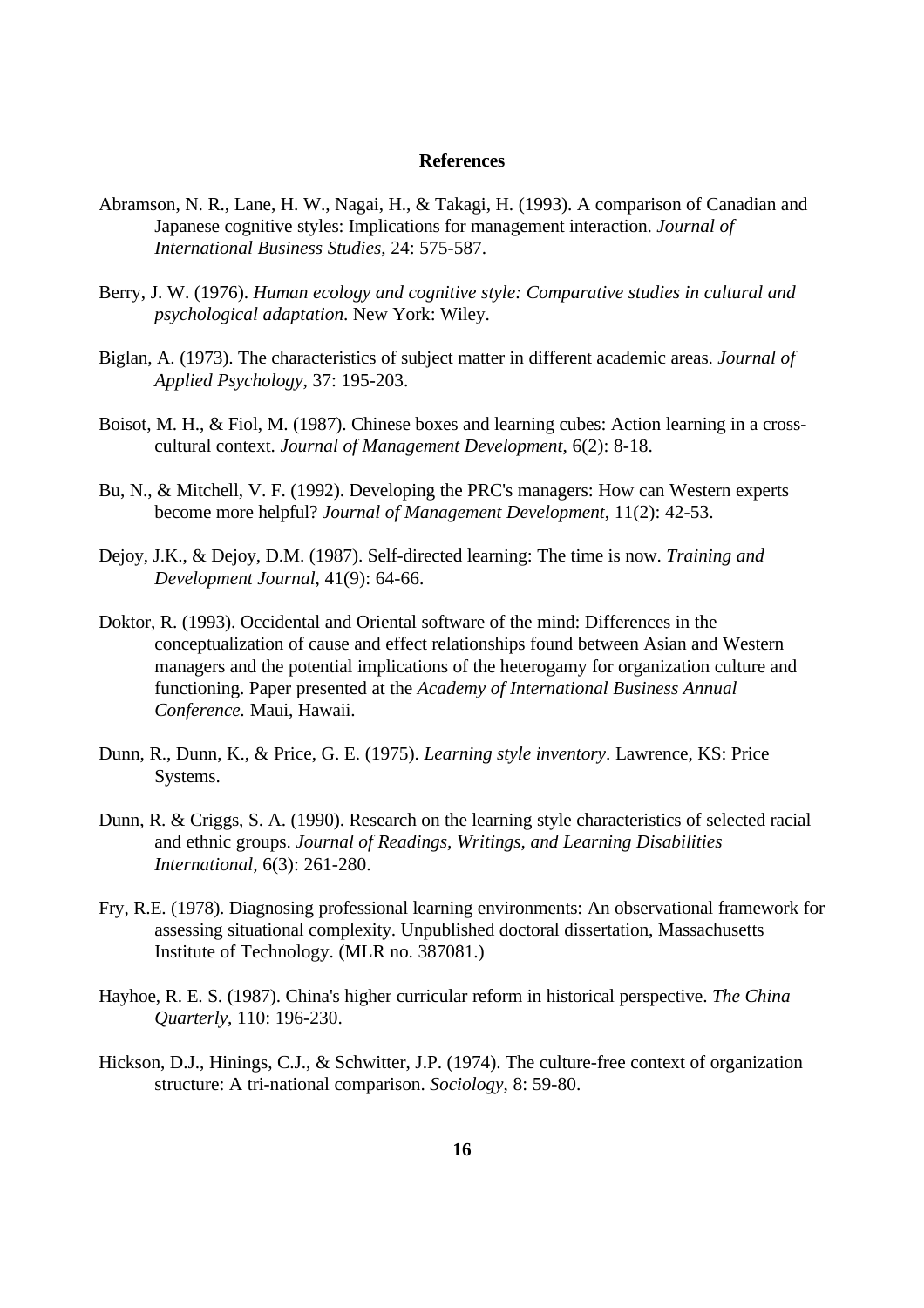- Hofstede, G. (1980a). *Culture's consequences: International differences in work-related values*. Beverly Hills, CA: Sage.
- Hofstede, G. (1980b). Motivation, leadership, and organization: Do American theories apply abroad? *Organizational Dynamics*, Summer: 42-62.
- Hofstede, G. (1984). The cultural relativity of the quality of life concept. *Academy of Management Review*, 9(3): 389-398.
- Hofstede, G. (1987). The applicability of McGregor's theories in South East Asia. *Journal of Management Development*, 6(3): 9-18.
- Hofstede, G., & Bond, M.H. (1988). The Confucius connection: From cultural roots to economic growth. *Organizational Dynamics*, Spring: 5-21.
- Holland, R. P. (1989). Learner characteristics and learner performance: Implications for instructional placement decision. In B. J. R. Shade (Ed.), *Culture, Style and the educative process* (pp. 167-183). Springfield, IL: Charles C. Thomas Publisher.
- Honey, P., & Mumford, A. (1986). *The manual of learning styles*. Maidenhead, Berkshire: Perter Honey.
- Johnson, H. (1991). Cross-cultural differences: Implications for management education and training. *Journal of European Industrial Training*, 15(6): 13-16.
- Johnston, J.S., Jr. (1986). Educating managers for change. In J. S. Johnston, Jr. (Ed.), *Educating managers: Executive effectiveness through liberal learning*. San Francisco: Jossey-Bass.
- Kolb, D. A. (1984). *Learning style inventory technical manual*. Boston: McBer.
- Kolb, D.A. (1977). Disciplinary learning norms and student learning styles: Diverse pathways for growth. Unpublished manuscript, Graduate School of Management, Case Western Reserve University.
- Kolb, D. A., & Fry, R. (1975). Toward an applied theory of experiential learning. In C. L. Cooper (Ed.), *Theories of group process*. New York: John Wiley.
- Lindsay, C. P., & Dempsey, B. L. (1983). Ten painfully learned lessons about working in China: The insights of two American behavioral scientists. *Journal of Applied Behavioral Science*, 19: 265-276.
- Mumford, A., & Honey, P. (1992). Questions and answers on Learning Styles Questionnaire. *Industrial and Commercial Training*, 24(7): 10-13.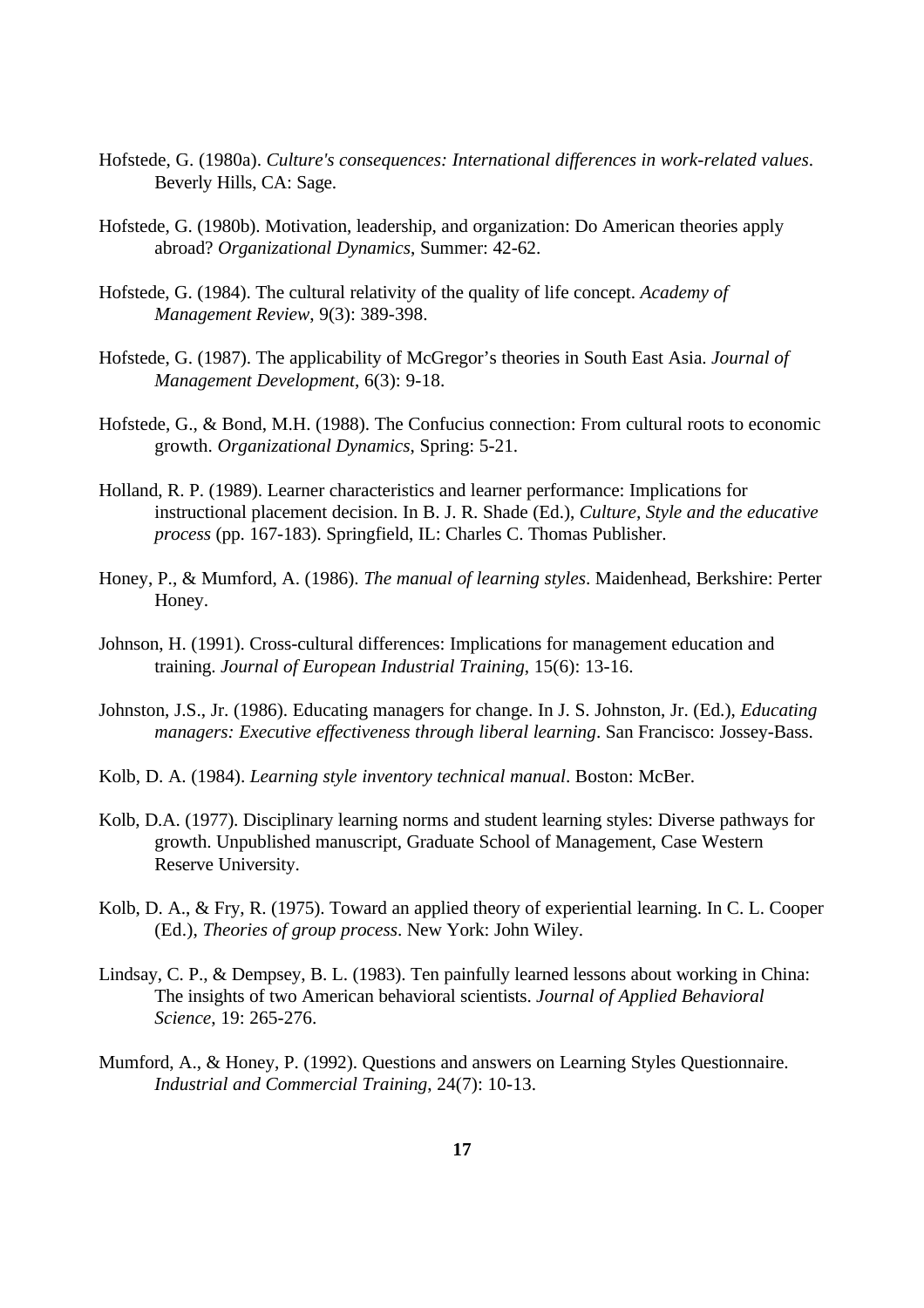- Murphy, D. (1987). Offshore education: Hong Kong perspective. *Australian Universities Review*, 30: 43-44.
- Nakamura, H. (1964). *Ways of thinking of Eastern people*. Honolulu: East-West Center Press.
- Peng, T. K., Peterson, M. F., & Shyi, Y. P. (1991). Quantitative methods in cross-national management research: Trends and equivalence issues. *Journal of Organizational Behaviour*, 12: 87-107.
- Pun, A.S.L. (1989a). Developing managers internationally: Culture free or culture bound? Symposium presentation at the *Conference on International Personnel and Human Resource Management*, December 13, Hong Kong.
- Pun, A.S.L. (1989b). Action learning in the Chinese culture: Possibility or pitfall. Paper presented at the *1989 Manchester International Human Resource Development Conference*, Manchester, England.
- Redding, S. G. (1980). Cognition as an aspect of culture and its relation to management processes: An exploratory view of the Chinese case. *Journal of Management Studies*, 17(2), 127-148.
- Rigby, J. M. (1986). Culture and design of management training programs in Southeast Asia. In *International HRD Annual II*. Alexandria, VA: ASTD Press.
- Shade, B. J. R. (1989a). Cognitive style: What is it? In B. J. R. Shade (Ed.), *Culture, Style and the educative process* (pp. 87-93). Springfield, IL: Charles C. Thomas Publisher.
- Shade, B. J. R. (1989b). Culture: The key to adaptation. In B. J. R. Shade (Ed.), *Culture, Style and the educative process* (pp. 9-15). Springfield, IL: Charles C. Thomas Publisher.
- Staw, B. M. (1982). Ni hao: Some reflections on teaching organizational behavior. *Exchange: The Organizational Behavior Teaching Journal*, 7(2): 8-11.
- Stuart, P. (1992). New directions in training individuals. *Personnel Journal*, 71(9): 86-92.
- Warner, M. (1991). How Chinese managers learn. *Journal of General Management*, 16(4): 66- 84.
- Watkins, D., Reghi, M., & Astilla, E. (1991). The-Asian-learner-as-a-rote-learner stereotype: myth or reality? *Educational Psychology*, 11(1): 21-34.
- Witkin, H. A., & Berry, J. W. (1975). Psychological differentiation in cross-cultural perspective. *Journal of Cross-Cultural Psychology*, 6: 5-87.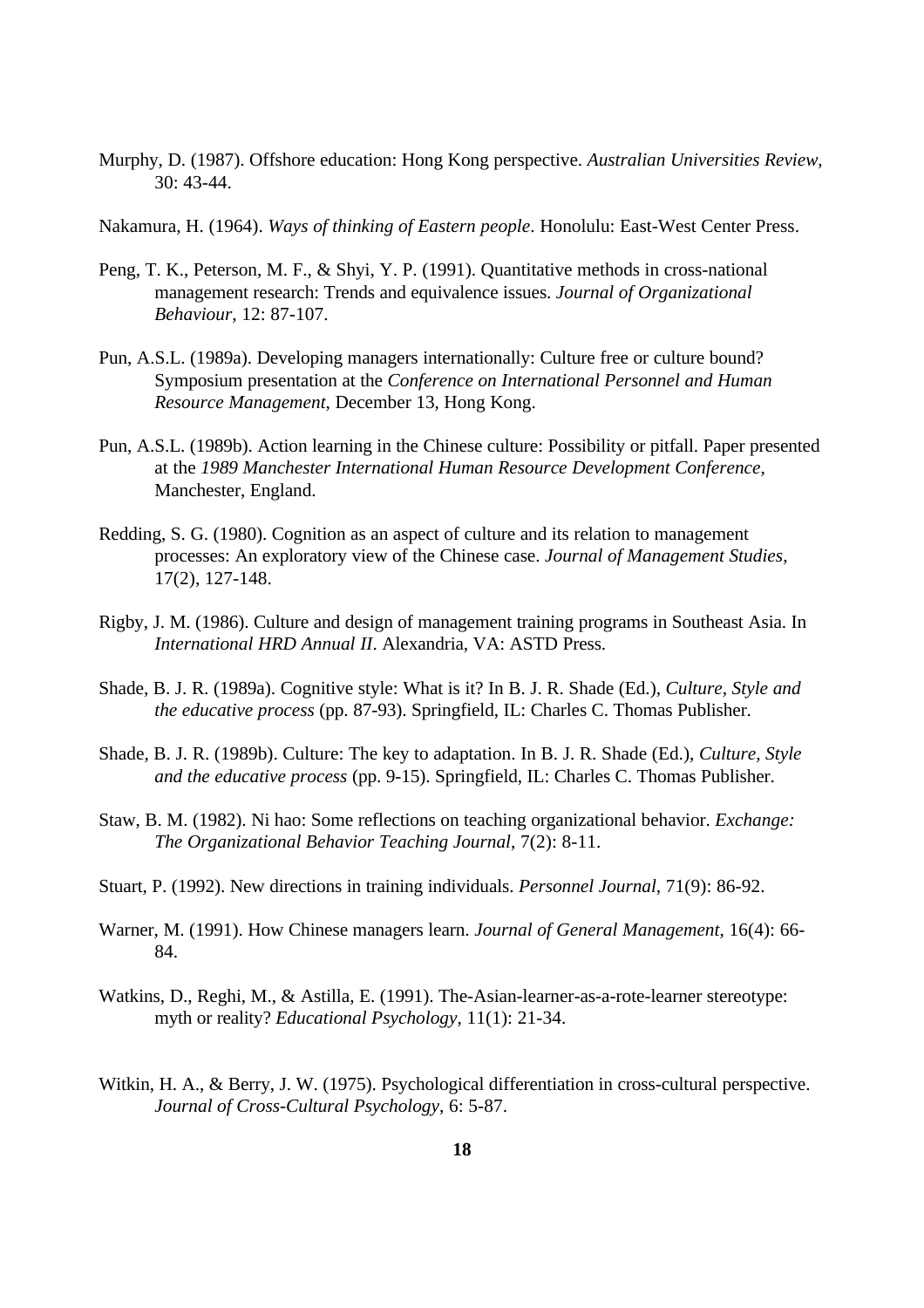- Witkin, H. A., Dyk, R. B., Paterson, H. F., Goodenough, D. R., and Karp, S. A. (1962). *Psychological differentiation*. New York: Wiley.
- Witkin, H. A., Moore, C., Goodenough, D. R., and Cox, P. W. (1977). Field dependent and field independent cognitive styles and their educational implications. *Review of Educational Research*, 47: 1-64.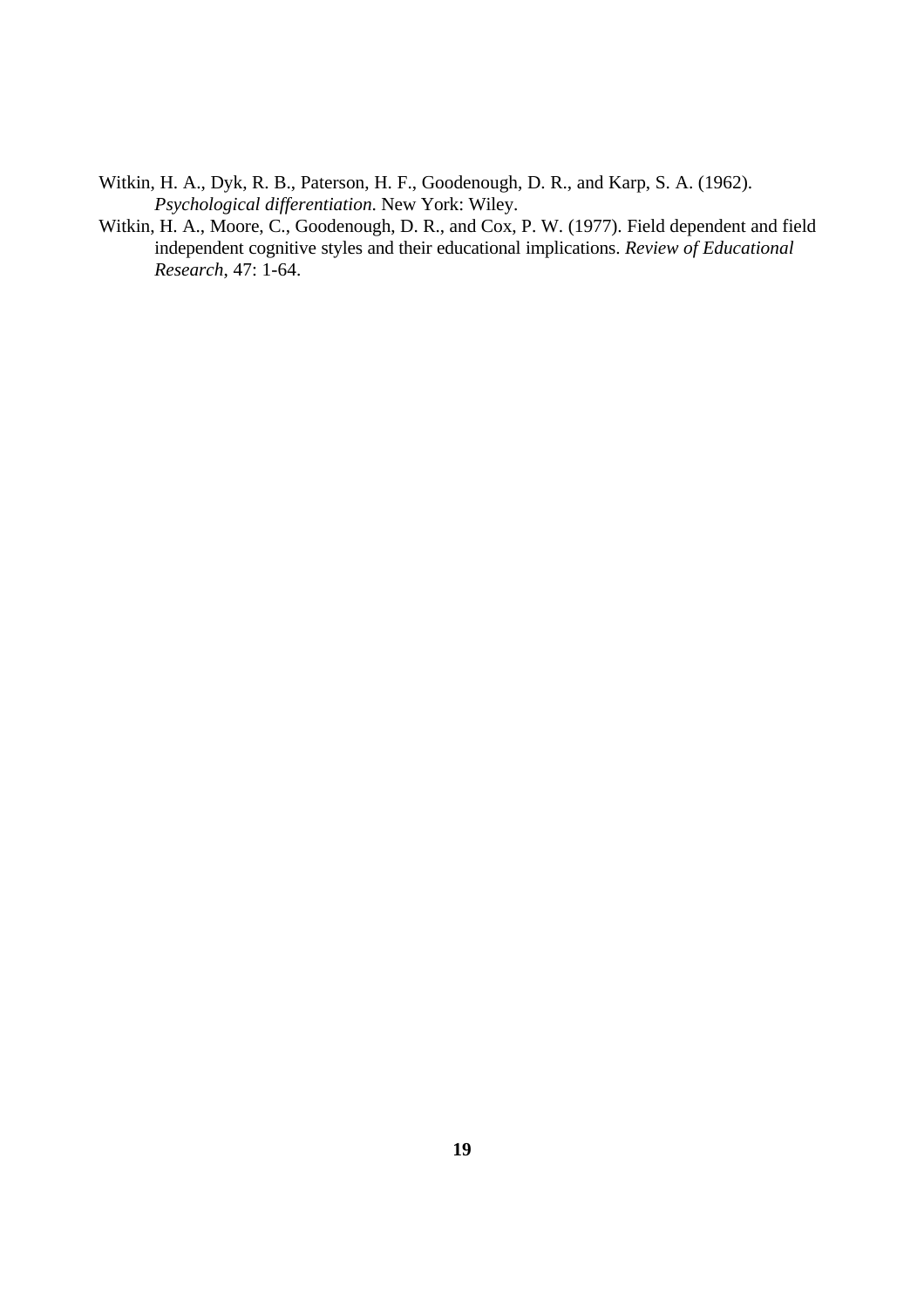## **Table 1**

# **Cultural Classifications and Training Approach Preference**

| <b>Cultural Classifications</b> | <b>Training Approach Preference</b> |                 |  |
|---------------------------------|-------------------------------------|-----------------|--|
|                                 | <b>Teacher-Centered</b>             | <b>Hands-On</b> |  |
| High on power distance          | X                                   |                 |  |
| Low on power distance           |                                     | X               |  |
| Collectivism                    | X                                   |                 |  |
| Individualism                   |                                     | X               |  |
| High on uncertainty avoidance   | X                                   |                 |  |
| Low on uncertainty avoidance    |                                     | X               |  |
| Confucianism                    | X                                   |                 |  |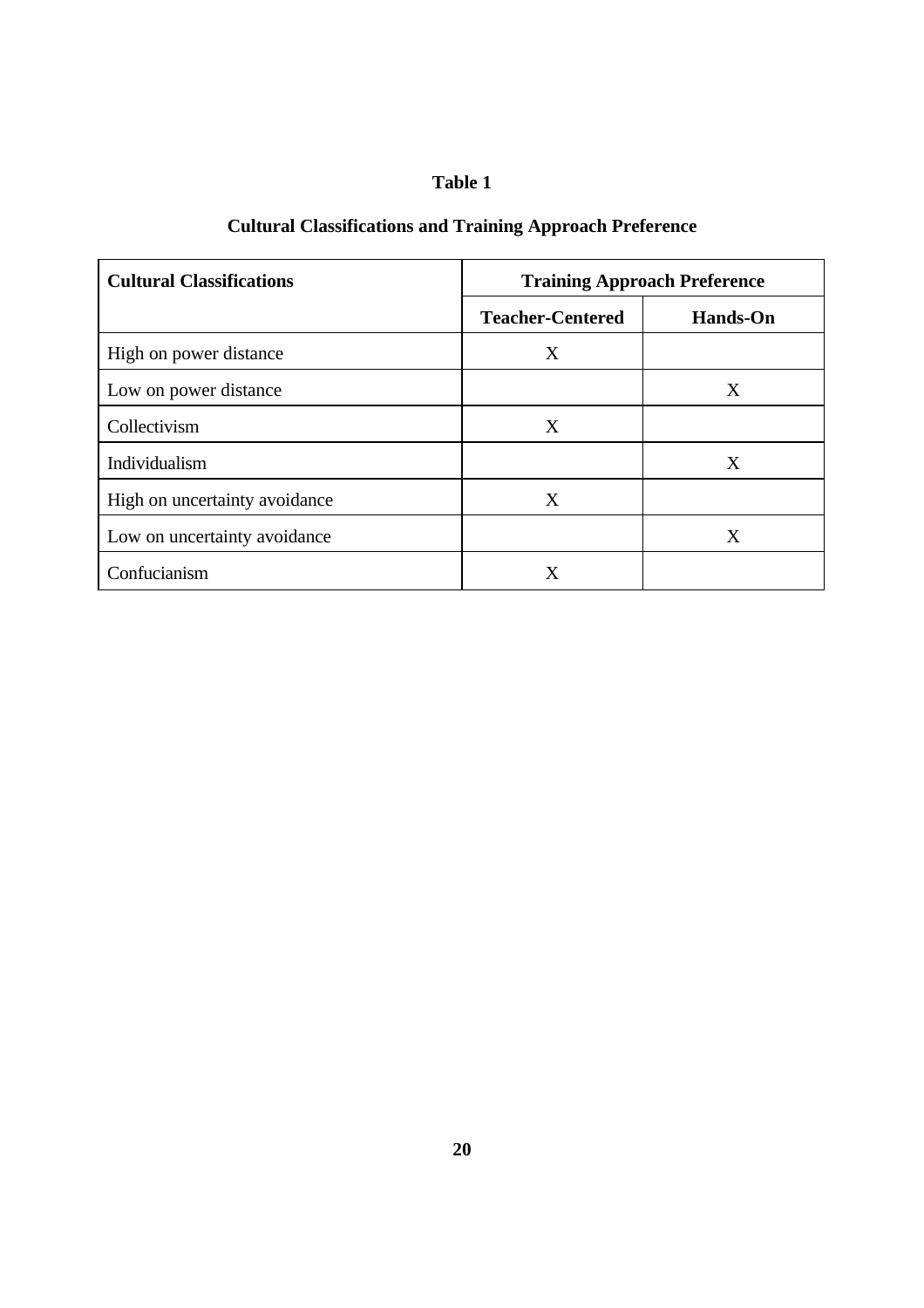| Country              | Cultural Profile <sup>1</sup>   |               |                                        |                              | <b>Learning Approach</b><br><b>Preference</b> |                          |
|----------------------|---------------------------------|---------------|----------------------------------------|------------------------------|-----------------------------------------------|--------------------------|
|                      | <b>Power</b><br><b>Distance</b> | Individualism | <b>Uncertainty</b><br><b>Avoidance</b> | Confucian<br><b>Cultures</b> | <b>Teacher-</b><br><b>Centered</b>            | Hands-<br>On             |
| Argentina            | $\overline{\text{High}^2}$      | Low           | High                                   |                              | X                                             |                          |
| Australia            | Low                             | High          | $\frac{1}{\text{Low}^2}$               |                              |                                               | X                        |
| Austria              | Low                             | High          | High                                   |                              | $\gamma^4$                                    |                          |
| Belgium              | High                            | High          | High                                   |                              | $\overline{?}$                                | $\gamma$                 |
| <b>Brazil</b>        | High                            | Low           | High                                   |                              | X                                             |                          |
| Canada               | Low                             | High          | Low                                    |                              |                                               | X                        |
| Chile                | High                            | Low           | High                                   |                              | X                                             |                          |
| Colombia             | High                            | Low           | High                                   |                              | X                                             |                          |
| Costa Rica           | Low                             | Low           | High                                   |                              | $\overline{\mathcal{L}}$                      | $\overline{\mathcal{L}}$ |
| Denmark              | Low                             | High          | Low                                    |                              |                                               | $\boldsymbol{X}$         |
| Ecuador              | High                            | Low           | High                                   |                              | $\mathbf X$                                   |                          |
| Finland              | Low                             | High          | $\overline{\text{High}^2}$             |                              |                                               | X                        |
| France               | High                            | High          | High                                   |                              | $\overline{\mathcal{L}}$                      | $\overline{\mathcal{C}}$ |
| Germany (F.R.)       | Low                             | High          | High                                   |                              | $\overline{?}$                                | $\overline{?}$           |
| <b>Great Britain</b> | Low                             | High          | Low                                    |                              |                                               | X                        |
| Greece               | High                            | Low           | High                                   |                              | $\mathbf X$                                   |                          |
| Guatemala            | High                            | Low           | High                                   |                              | X                                             |                          |
| Hong Kong            | High                            | Low           | Low                                    | High <sup>3</sup>            | $\overline{X}$                                |                          |
| Indonesia            | High                            | Low           | Low                                    |                              | $\overline{\mathcal{L}}$                      | $\overline{\mathcal{C}}$ |
| India                | High                            | Low           | Low                                    |                              | $\overline{\mathcal{L}}$                      | $\overline{?}$           |
| Iran                 | High                            | Low           | $\overline{\text{High}^2}$             |                              | X                                             |                          |
| Ireland              | Low                             | High          | Low                                    |                              |                                               | X                        |
| <b>Israel</b>        | Low                             | High          | High                                   |                              | $\overline{\mathcal{L}}$                      | $\overline{\mathcal{L}}$ |
| Italy                | $\overline{\text{High}^2}$      | High          | High                                   |                              | $\overline{\mathcal{L}}$                      | $\overline{?}$           |
| Jamaica              | $\overline{\text{High}^2}$      | Low           | Low                                    |                              | $\overline{?}$                                | $\overline{\mathcal{L}}$ |
| Japan                | High                            | Low           | High                                   | High <sup>3</sup>            | $\overline{X}$                                |                          |
| Korea (S.)           | High                            | Low           | High                                   | $\overline{\text{High}^3}$   | X                                             |                          |
| Malaysia             | High                            | Low           | Low                                    |                              | $\gamma$                                      | $\overline{\mathcal{L}}$ |
| Mexico               | High                            | Low           | High                                   |                              | X                                             |                          |
| <b>Netherlands</b>   | Low <sup>2</sup>                | High          | $Low^2$                                |                              |                                               | X                        |
| Norway               | Low                             | High          | Low                                    |                              |                                               | X                        |
| New Zealand          | Low                             | High          | Low                                    |                              |                                               | $\mathbf X$              |
| Pakistan             | High                            | Low           | High                                   |                              | X                                             |                          |
| Panama               | High                            | Low           | High                                   |                              | X                                             |                          |

**Figure 2 Cultural Profile of 50 Countries and Learning Approach Preference**